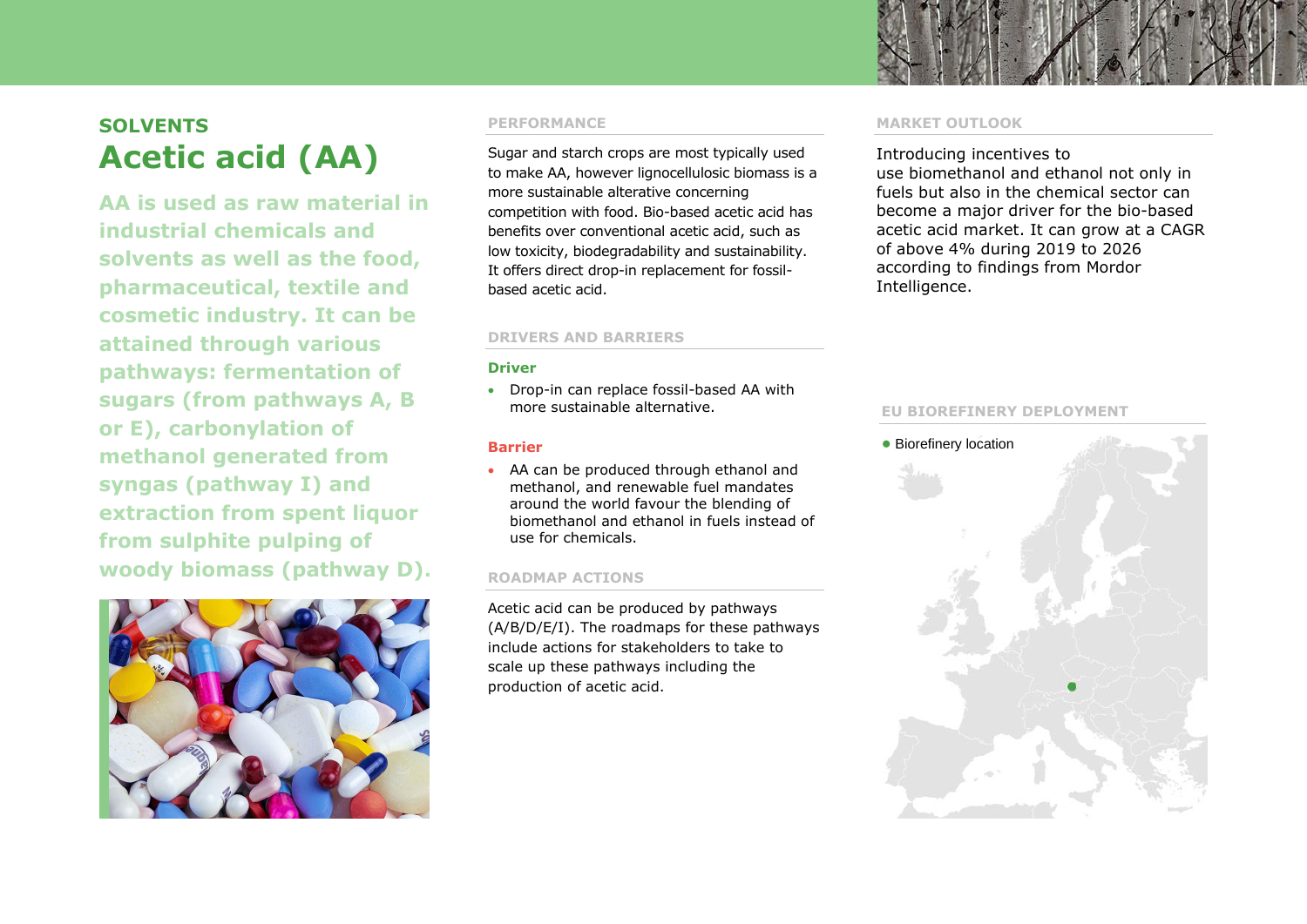

## **BUILDING BLOCK Biomethanol**

**Biomethanol is identical with fossil derived methanol. It is used to produce various daily-life products (e.g. building materials, foams, resins, plastics, paints, polyester, pharmaceuticals). It is most typically produced via gasification of lignocellulosic biomass (pathway I) but can also be attained as a side product from pulping (pathway D).** 



## **PERFORMANCE**

Biomethanol can be produced from a range of biomass feedstock including municipal solid waste, agricultural and forestry residues. Methanol has low environmental impact since it biodegrades quickly. Making and using biomethanol do not only reduce carbon dioxide emissions, it also reduces other harmful air pollutants including nitrogen and sulphur oxides (NOx and SOx), volatile organic compounds (VOCs), particulate matter and other toxic pollutants. It offers direct drop-in replacement for fossil-based methanol.

## **DRIVERS AND BARRIERS**

## **Driver**

• Drop-in can replace fossil-based methanol with more sustainable alternative.

## **Barrier**

- Biomethanol production costs are higher than fossil-based.
- Renewable fuel mandates around the world favour the blending of biomethanol in fuels instead of use for chemicals

## **ROADMAP ACTIONS**

Biomethanol can be produced by pathways A, B or E. The roadmaps for these pathways include actions for stakeholders to take to scale up these pathways including the production of 1,4 BDO.

## **MARKET OUTLOOK**

Incentives to use biomethanol in the chemical sector instead of the fuel market which is currently the case can become a clear driver for biomethanol demand. Biomethanol demand for chemicals can increase sharply from 0 to about 500 kta in a high growth scenario depending on the incentives being introduced.

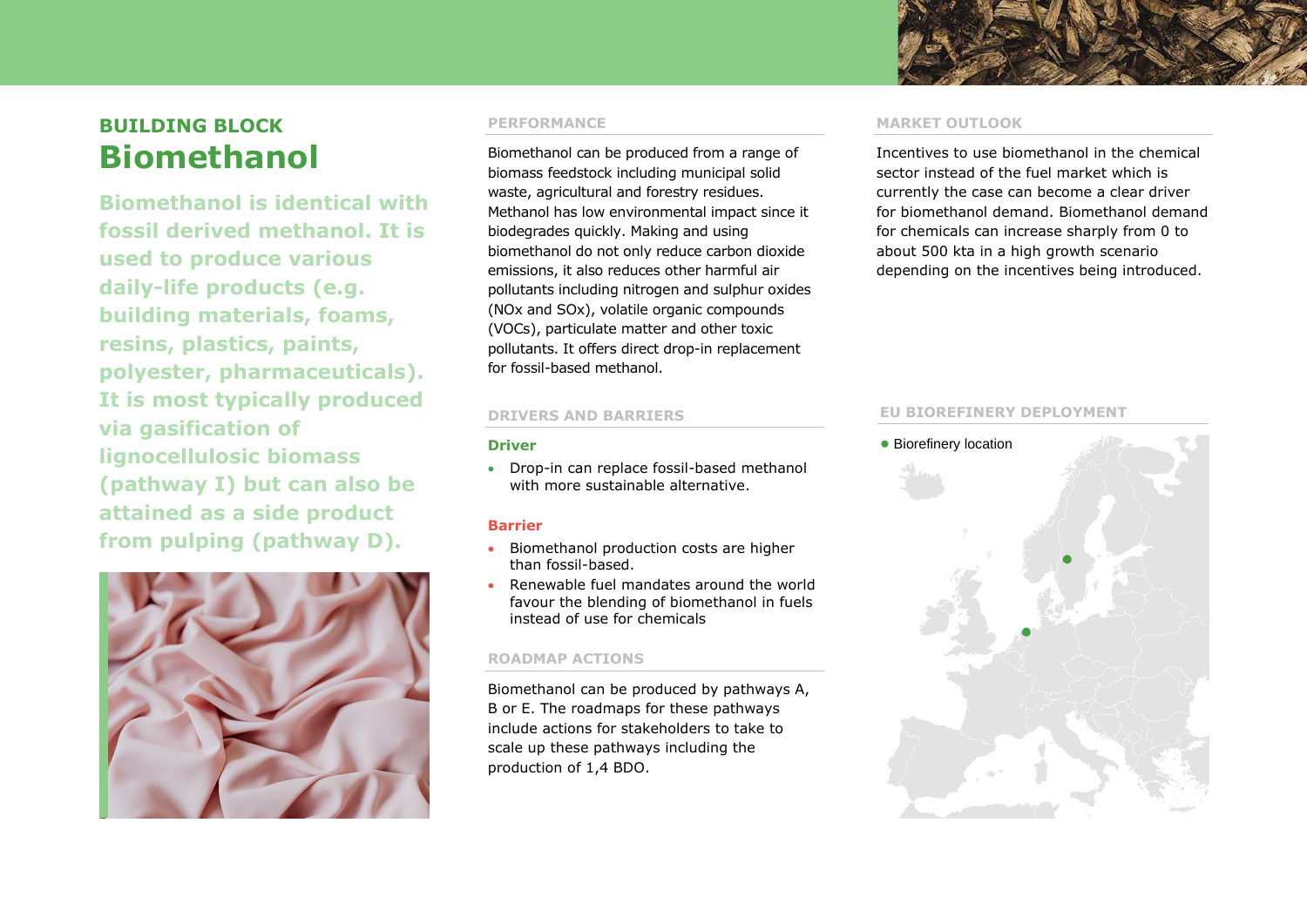## **LUBRICANTS Fatty acid PEG esters (PEG)**

**PEGs and PEG derivatives are applied in the food industry, pharmaceutical and biomedical field. They are further used as surfactant and cleansing agent. They are produced from pathway C from oil crops, wastes and residues.** 



#### **PERFORMANCE**

PEG are produced from different plant oils. It is possible to derive them using waste/residue fats, oil and greases which do not have indirect land use effects. PEG are readily biodegradable and considered to be low hazard to water.

#### **DRIVERS AND BARRIERS**

### **Driver**

- PEG could replace Nonylphenol Ethoxylates which are restricted in the EU due to their negative environmental effects.
- Applications in cosmetics, personal care, textiles and lubricant industry are the driving sectors.

## **Barrier**

- High costs and difficulties to justify price premiums for bio-based alternatives.
- Difficult and costly to prove sustainability.

## **ROADMAP ACTIONS**

Bio-based fatty acid PEG esters can be produced by pathway C. The roadmap for this pathway includes actions for stakeholders to take to scale up this pathway including the production of fatty acid PEG esters.

#### **MARKET OUTLOOK**

One driver for PEG is the need to substitute nonylphenol ethoxylates. The global Fatty Acid Ester Market has a predicted CAGR of 4.5%. There are no specific estimations for PEG available.

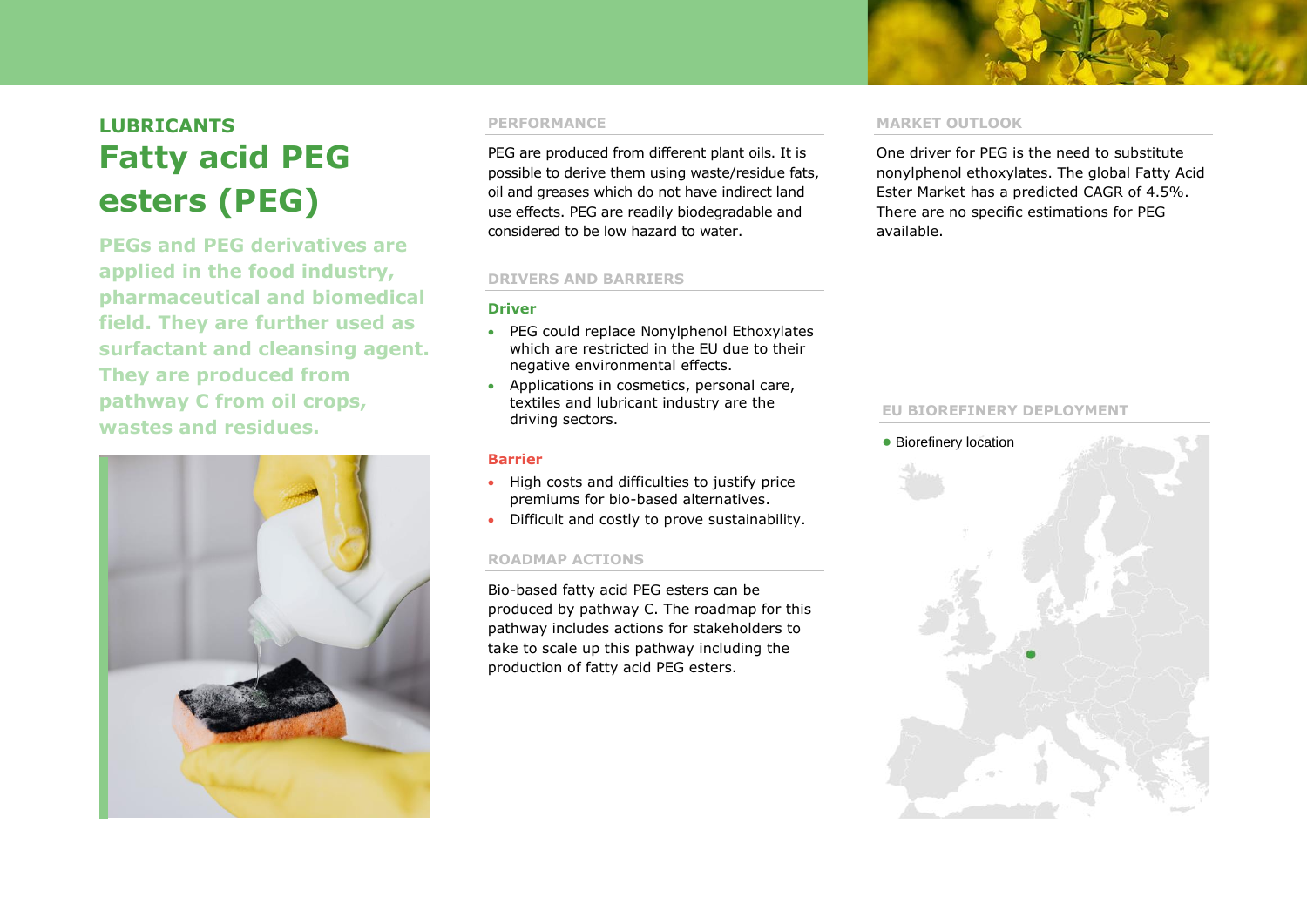

# **SURFACTANTS Fatty alcohol ethoxylate (FAE)**

**FAE is mostly utilized in detergents, personal care products as well as textile and leather processing. Furthermore, they are applied in fibre finish, crop protection, water treatment, paints and coatings and lubricants. FAE is produced from fatty alcohols produced in pathway C from oil crops, waste and residues.** 



## **PERFORMANCE**

FAE are derived from fatty alcohols produced from vegetable oils and ethylene oxide, which is typically derived from fossil-based resources, which leads to FAE which has a bio-based share of about 60%. However, ethylene oxide can also produced from sugar or starch crops (pathway A and B) which leads to 100% bio-based FAE. FAE exhibit a low potential to bioaccumulate in aquatic organisms. They are non-ionic and biodegradable. The production and use of FAE generates lower GHG emission compared to surfactants derived 100% from fossil resources. It is possible to produce partially bio-based fatty alcohol ethoxylates cost competitively using fatty alcohols derived from vegetable oils. The global ethoxylates market is expected to grow to reach USD 17.9 billion by 2027 with an estimated CAGR of 4% from 2020-2027. According to JRC the European market accounts for 34,7 % of the global market. The average price is estimated to be 1,77 EUR and the EU-28 market for FAE estimated at 548 kt/a. The global market value for fatty alcohol ethoxylates is EUR 4,662 million.

### **DRIVERS AND BARRIERS**

### **Driver**

• Uncertainty of secured steady supply due to the limited number of large-scale producers.

## **Barrier**

• Can replace nonylphenol ethoxylates which have a negative aquatic environment.

## **ROADMAP ACTIONS**

Bio-based fatty alcohol ethoxylates can be produced by pathway C and either of A, B or E. The roadmaps for these pathways include actions for stakeholders to take to scale up these pathways including the production of fatty alcohol ethoxylates.

## **MARKET OUTLOOK**

The need to remove nonylphenol ethoxylates from the market creates a clear driver. CAGR are estimated with 4%.

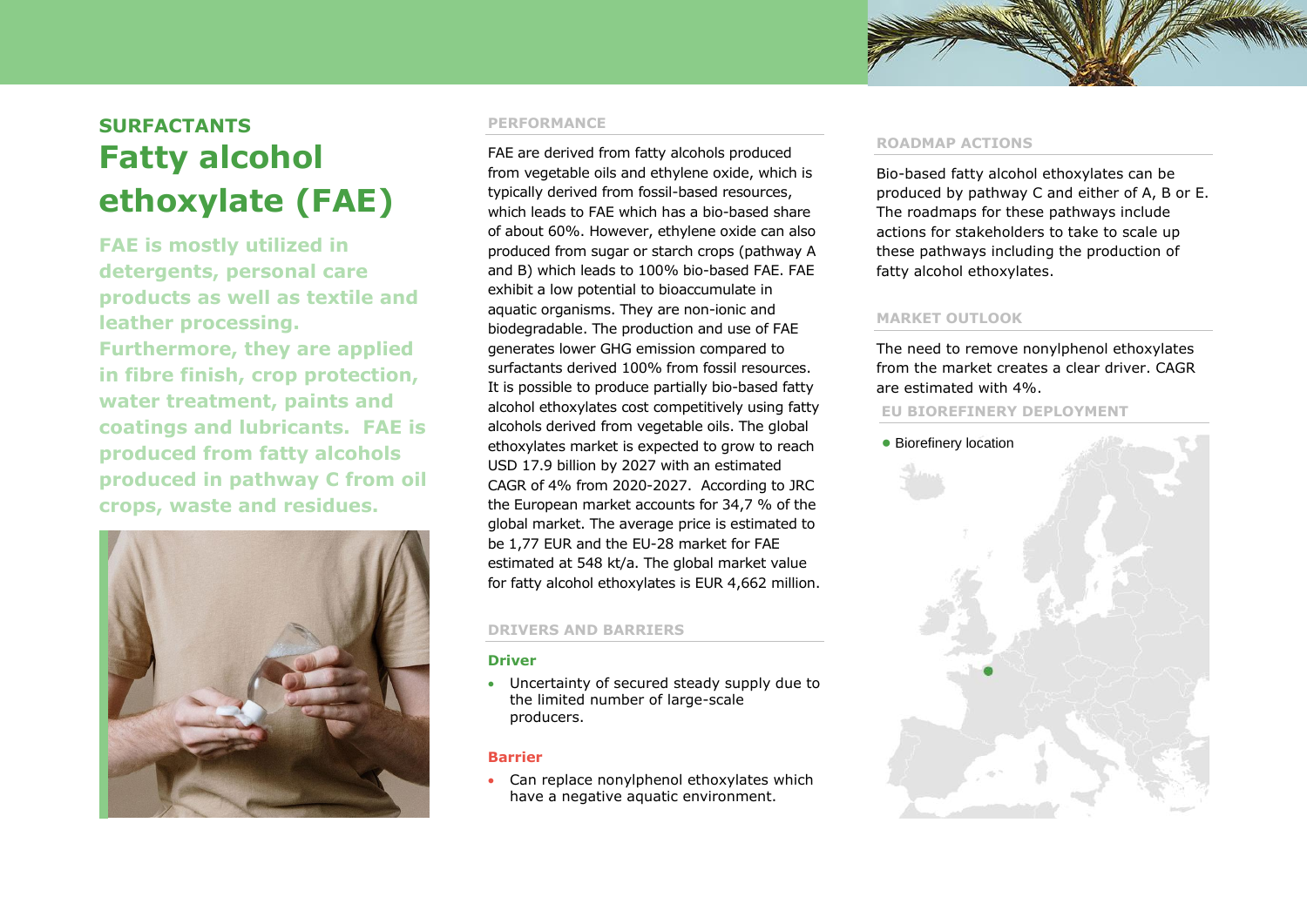## **BUILDING BLOCKS Lactic Acid (LC)**

**LA is used as monomer in the production of PLA. It is further applied in cosmetics, pharmaceuticals and food products. LA can be converted to different other chemicals. It is produced from fermentation of sugars derived from sugar crops, oil crops or lignocellulosic biomass (pathways A, B and E respectively).**



#### **PERFORMANCE**

PLA is one of the first renewable polymers able to compete with fossil-based polymers, combining unique functional properties like transparency, glossy appearance, durability. The production of LA and PLA offers significant reduction in GHG emissions and non-renewable energy use. Compared to conventional fossilbased plastics, PLA offers additional end-of-life options of organic recyclability. Currently its production is not cost competitive with fossilbased counterparts.

## **DRIVERS AND BARRIERS**

### **Driver**

• Increased use in packaging, textiles, agriculture, cosmetics and pharmaceuticals

## **Barrier**

• Production costs are higher than of fossilbased counterparts.

## **ROADMAP ACTIONS**

Lactic acid (poly lactic acid) can be produced by pathways A, B or E. The roadmaps for these pathways include actions for stakeholders to take to scale up these pathways including the production of lactic acid or poly lactic acid.

### **MARKET OUTLOOK**

Increased use of bio-based polylactic acid (PLA) or PLA composites in packaging, textiles, agriculture, cosmetics and pharmaceuticals drive the lactic acid market. In 2019 Grand View Research predicted a market growth of 18.7%. However, a recent report estimates the global CAGR for LA between 2021-2026 with 2.5% taking the impact of the current pandemic into account.

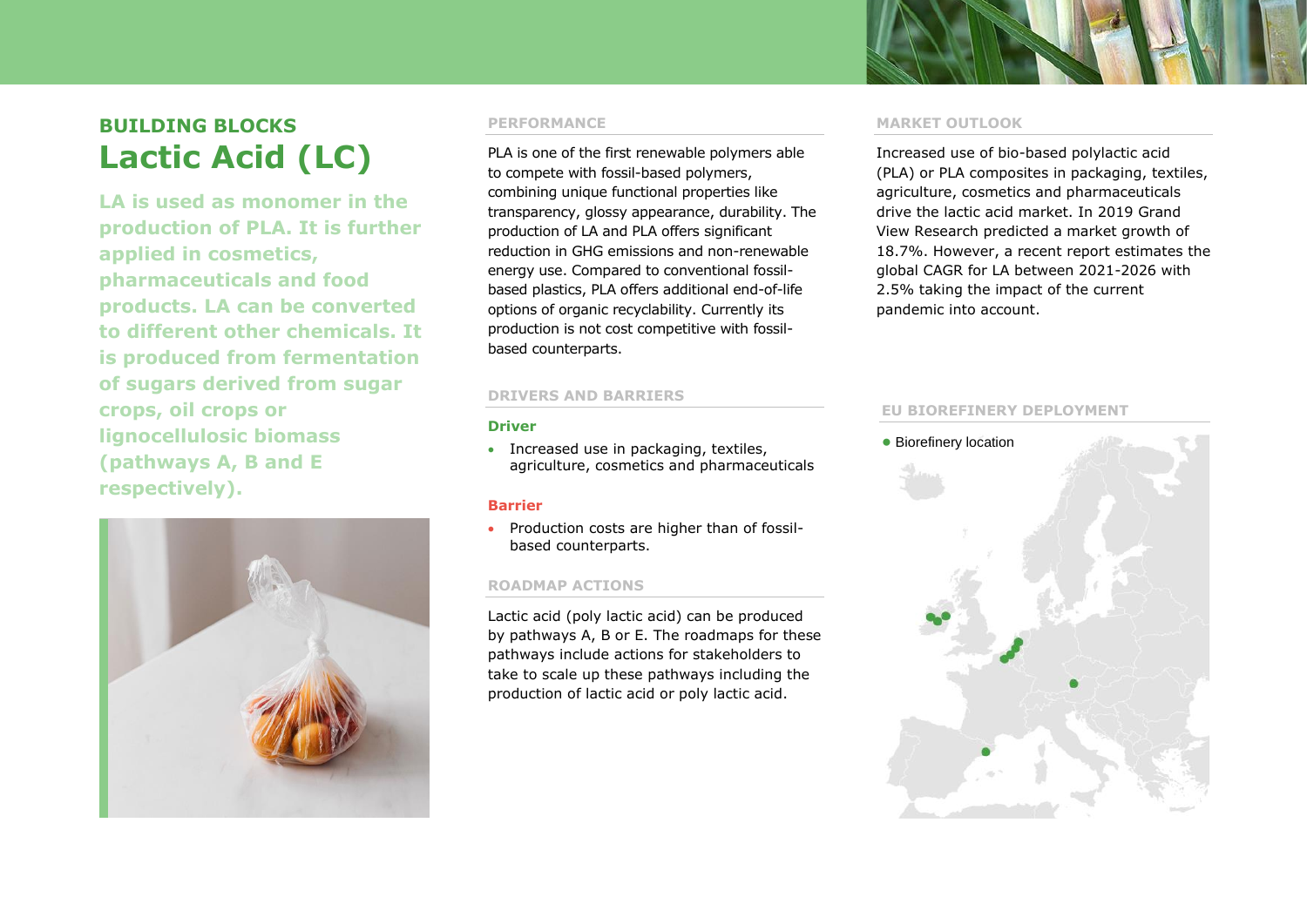

# **RESINS Lignin based phenolic resins (LPR)**

**LPR are used for resin impregnation, brake linings, electrical components, cookware, laminate, adhesives and molds. The commercial production route of LPR is using Kraft lignin as feedstock (attained from pathway D). Alternatively, lignin can be derived from pathway E from pretreatment of lignocellulosic biomass and from pyrolysis oil produced in pathway J.**



## **PERFORMANCE**

Phenolic resins are thermosetting resins. They are strong, heat and impact resistant and have a high resistance to chemical corrosion and moisture penetration. There are three main motivations to substitute the phenol and formaldehyde, which are to move to more sustainable bio-based raw materials, to improve health and safety during manufacturing and use and to enhance performance of the resin (i.e. mechanical properties and higher thermal stability). They are seen to offer the same technical properties with the 100% fossil based phenolic resins while offering reduction in GHG emissions and energy use. They can be produced cost competitively.

## **DRIVERS AND BARRIERS**

## **Driver**

• Only partial substitution of phenol with lignin is currently technically feasible

## **Barrier**

• lower reactivity and additional energy and costs required to modify the lignin to increase its reactivity constitute a barrier for its wider industrial application.

## **ROADMAP ACTIONS**

Lignin based phenolic resin can be produced by pathways D, E or J. The roadmaps for these pathways include actions for stakeholders to take to scale up these pathways including the production of lignin based phenolic resin.

### **MARKET OUTLOOK**

Technical barriers and the additional energy need to modify lignin hindering wider industrial application were LPR could substitute phenolic resins with lignin. The phenolic resins market is expected to grow by a CAGR of 5.5%. There are no specific CAGR for Lignin based phenolic resins available.

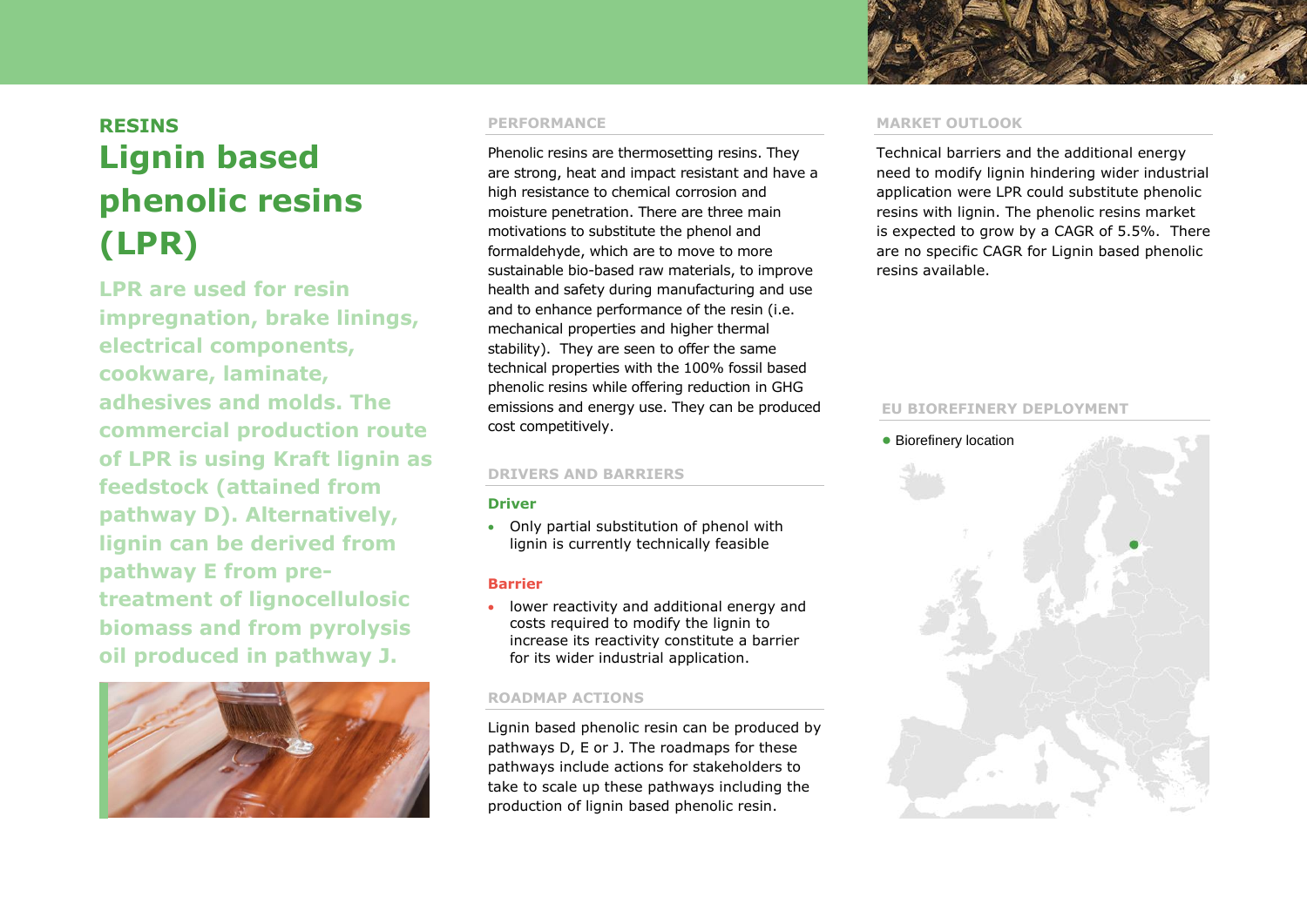

# **FIBRES Micro fibrillated cellulose (MFC)**

**MFC finds applications across multiple sectors including pulp & paper, paint & coatings, adhesives, cement & concrete, cosmetics, oil & gas, homecare and agrochemicals. It is produced under pathway D from pulping following a fibrillation process of cellulose fibres.**



#### **PERFORMANCE**

MFC can be derived from non-food biomass feedstock. Normally wood pulp is used as feedstock, however it can be extracted from plant-waste and be also produced by bacteria. MFC is non-toxic and safe for food contact. MFC has the potential to substitute plastics and aluminium in packaging materials, which would reduce  $CO<sub>2</sub>$  emissions. Used in papermaking MFC can lead to a reduction of fibres used while keeping the same performance which is estimated to reduce cost by as high as USD 149 per tonne and a fibre reduction of up to 20%. With MFC it is possible to produce lighter packaging products that are durable and stronger.

## **DRIVERS AND BARRIERS**

#### **Driver**

- Increased demand for environmental friendly materials; e.g. MFC is VOC-free and biodegradable
- Regulation on fossil-based products and hazardous chemicals is expected to increase MFC demand.

### **Barrier**

• High costs of manufacturing and scale-up

## **ROADMAP ACTIONS**

Microfibrillated cellulose (MFC) can be produced by pathway D. The roadmap for this pathway includes actions for stakeholders to take to scale up this pathway including the production of MFC.

#### **MARKET OUTLOOK**

A general driver for MFC is the demand for environmentally friendly products and regulation aiming to reduce the use of fossilbased and hazardous chemicals. The use in aviation and transport is also driving this market. The market is valued to grow with a 13.6% CAGR until 2026. The nanocellulose market, which is including MFC is expected to grow even with 21% until 2026 and it is assumed that this trend will continue until 2030.

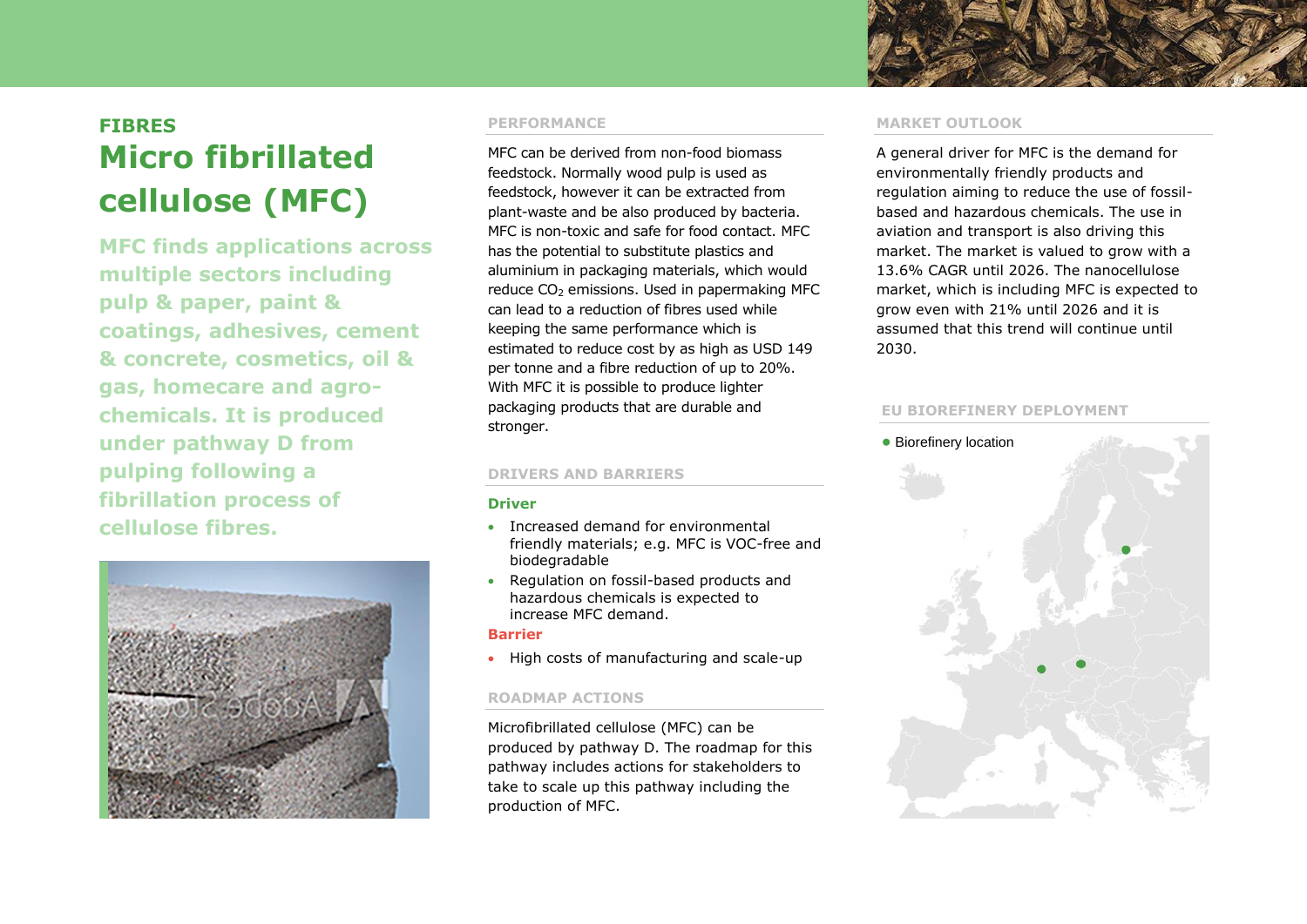

# **POLYMERS Thermoplastic starch (TPS)**

**TPS is a brittle material, but blended with other polymers, fillers or fibres the properties can be improved. It is an attractive material for sustainable packaging and films, especially for food packaging.** 

**It is produced from starch attained from pathway B.**



## **PERFORMANCE**

Starch-based plastics can be used in a variety of applications since they can be incorporated with various fossil-based polymers or biopolymers to create unique composite materials. Its environmental impact is highly dependent on the materials the composite is made of. Therefore, LCA results for starch composites show significant variation. Additives in starch-based plastics can count for up to 40% of the emissions. Starch-based plastics are compostable and provide replacement of fossilbased plastics in various packaging applications.

## **DRIVERS AND BARRIERS**

## **Driver**

• Biodegradability, compostability and recyclability along with GHG saving when starch is sustainably sourced.

## **Barrier**

• Lack of knowledge and communication of environmental benefits of TPS containing products.

## **ROADMAP ACTIONS**

Thermoplastic starch can be produced by pathway B. The roadmap for this pathway includes actions for stakeholders to take to scale up this pathway including the production of thermoplastic starch.

#### **MARKET OUTLOOK**

A lack of knowledge about the environmental benefits of TPS is constraining the market growth. However, if awareness raising campaigns succeed applications which require the functionalities such as biodegradability and recyclability along with GHG savings provide market drivers. The CAGR is currently predicted above 7%.

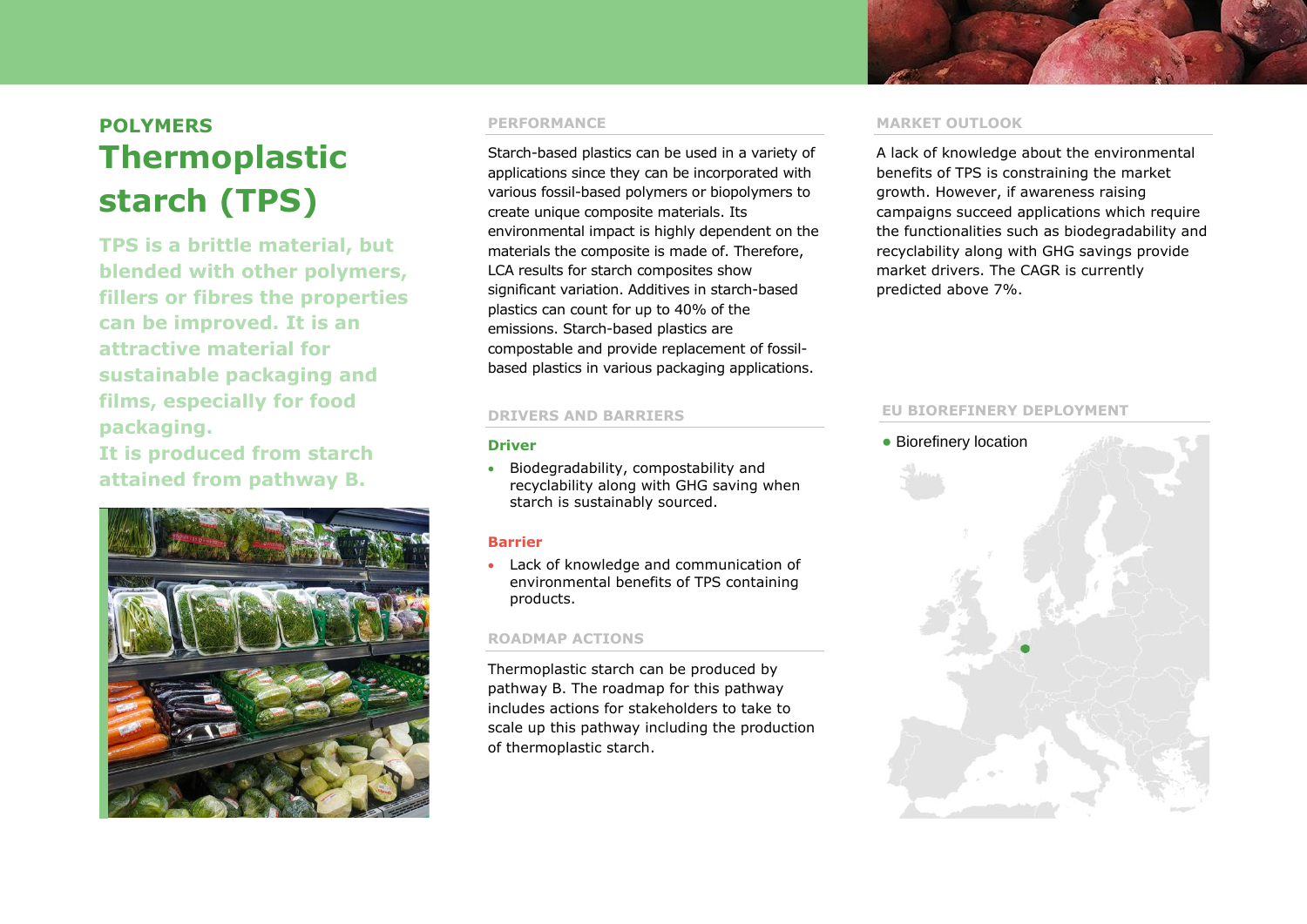# **BUILDING BLOCK 1,4-Butanediol (BDO)**

**BDO is an industrial chemical used as solvent and building block to produce plastics, elastic fibres and polyurethanes. BDO is biodegradable and mostly produced through fossil-based pathways. Bio-Based BDO is a drop-in product which could replace fossil BDO since it is chemically identical. It is produced from fermentation of sugars (attained from Pathways A, B or E).** 



#### **PERFORMANCE**

Bio-based BDO can be produced 100% biobased. BDO is toxic and BDO derivatives come with health and safety issues. BDO is biodegradable and does not accumulate in nature. Fermentation of bio-based BDO is an energy intensive process. LCA conducted conclude on bio-based BDO that Green House Gas emissions can be reduced by 60% across the life cycle compared with fossil-based BDO. Bio-BDO is identical to fossil-based bio-BDO (i.e. has the same molecular structure). It offers direct drop-in replacement for fossil BDO. It is not currently not cost competitive with fossilbased BDO.

## **DRIVERS AND BARRIERS**

#### **Driver**

• Increased use of biodegradable films (e.g. in agriculture)

#### **Barrier**

- Regulatory provisions (e.g. EU fertilizer regulation) are currently not sufficient.
- Potential to increased use of BDO in automobile industry not realised due to lack of standardization.

#### **ROADMAP ACTIONS**

Bio-based 1,4 BDO can be produced by pathways A, B or E. The roadmaps for these pathways include actions for stakeholders to take to scale up these pathways including the production of 1,4 BDO.

#### **MARKET OUTLOOK**

The production of bio-based and biodegradable plastics used e.g. used as agricultural mulch films can be a major driver for BDO, especially if supported by policy and regulation. There is a review of the EU fertilizer directive in 2024, which provides a window of opportunity to add such mulching films to the list of accepted polymers for soil improvement. A recent analysis, which already considered the implications of the COV19 pandemic, estimates the global CAGR for BDO with 6.2% and within Europe forecasts a 4.4% CAGR.